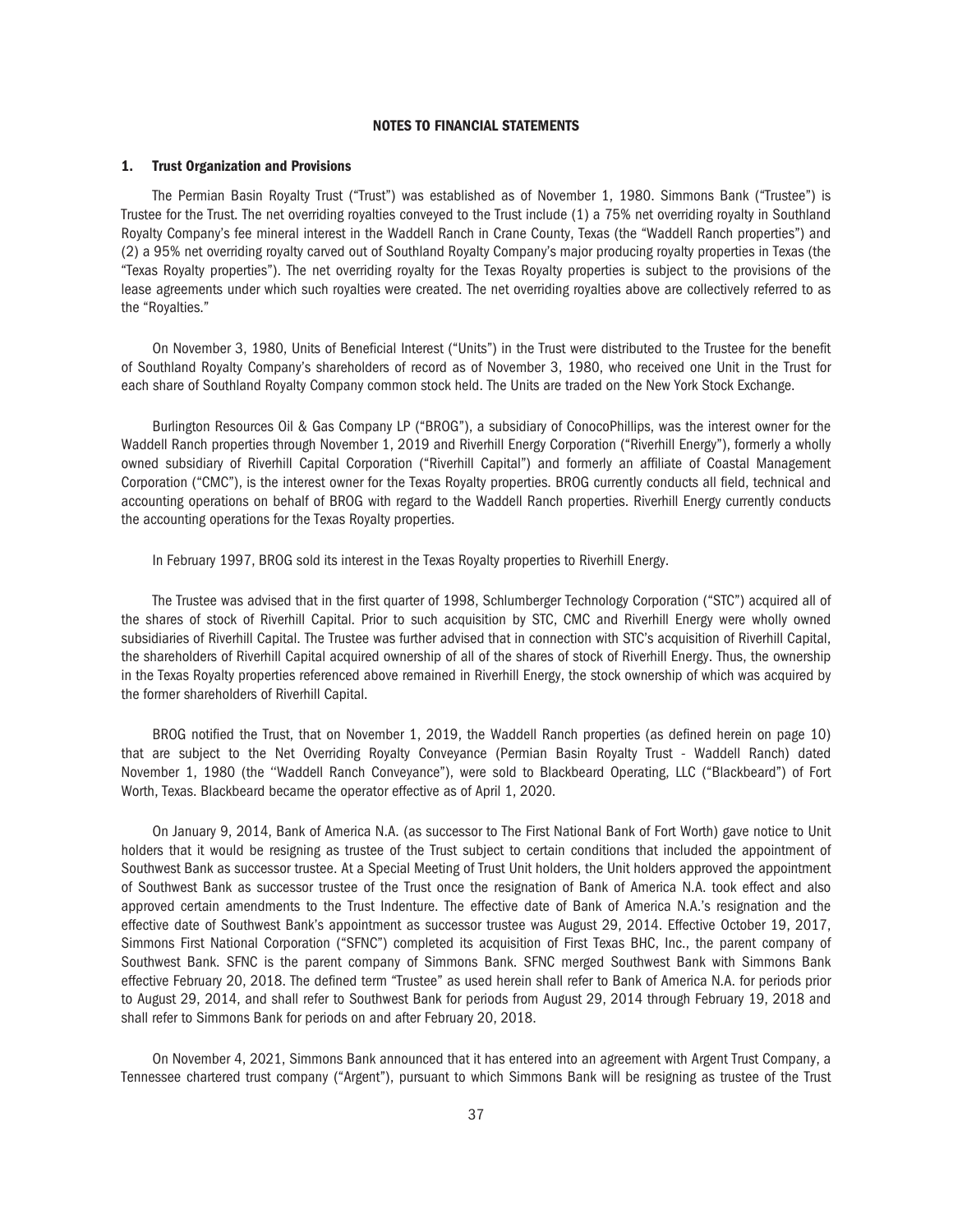and will nominate Argent as successor trustee of the Trust. The Trustee's resignation as trustee, and Argent's appointment as successor trustee, are subject to certain conditions set forth in the agreement, including approval by the Unit holders of the Trust and of certain other trusts of which Simmons Bank acts as trustee (or a court) of (i) Argent's appointment as successor trustee and (ii) any amendments to the indenture of the Trust and the trust agreements and indentures of the other trusts necessary to permit Argent to serve as successor trustee.

The terms of the Trust Indenture provide, among other things, that:

- the Trust shall not engage in any business or commercial activity of any kind or acquire any assets other than those initially conveyed to the Trust;
- the Trustee may not sell all or any part of the Royalties unless approved by holders of 75% of all Units outstanding in which case the sale must be for cash and the proceeds promptly distributed;
- the Trustee may establish a cash reserve for the payment of any liability which is contingent or uncertain in amount;
- the Trustee is authorized to borrow funds to pay liabilities of the Trust; and
- the Trustee will make monthly cash distributions to Unit holders (see Note 3).

## 2. Accounting Policies

The financial statements of the Trust are prepared on the following basis:

- Royalty income recorded for a month is the amount computed and paid to the Trustee on behalf of the Trust by the interest owners. Royalty income consists of the amounts received by the owners of the interest burdened by the Royalties from the sale of production less accrued production costs, development and drilling costs, applicable taxes, operating charges and other costs and deductions multiplied by 75% in the case of the Waddell Ranch properties and 95% in the case of the Texas Royalty properties.
- Trust expenses, consisting principally of routine general and administrative costs, recorded are based on liabilities paid and cash reserves established out of cash received or borrowed funds for liabilities and contingencies.
- Distributions to Unit holders are recorded when declared by the Trustee.
- Royalty income is computed separately for each of the conveyances under which the Royalties were conveyed to the Trust. If monthly costs exceed revenues for any conveyance ("excess costs"), such excess costs cannot reduce royalty income from other conveyances, but is carried forward with accrued interest to be recovered from future net proceeds of that conveyance.

The financial statements of the Trust differ from financial statements prepared in accordance with accounting principles generally accepted in the United States of America ("GAAP") because revenues are not accrued in the month of production expenses are recorded when paid and certain cash reserves may be established for contingencies which would not be accrued in financial statements prepared in accordance with GAAP. Amortization of the Royalties calculated on a unit-of-production basis is charged directly to trust corpus. This comprehensive basis of accounting other than GAAP corresponds to the accounting permitted for royalty trusts by the U.S. Securities and Exchange Commission as specified by Staff Accounting Bulletin Topic 12:E, Financial Statements of Royalty Trusts.

### Use of Estimates

The preparation of financial statements in conformity with the basis of accounting described above requires management to make estimates and assumptions that affect reported amounts of certain assets, liabilities, revenues and expenses as of and for the reporting periods. Actual results may differ from such estimates.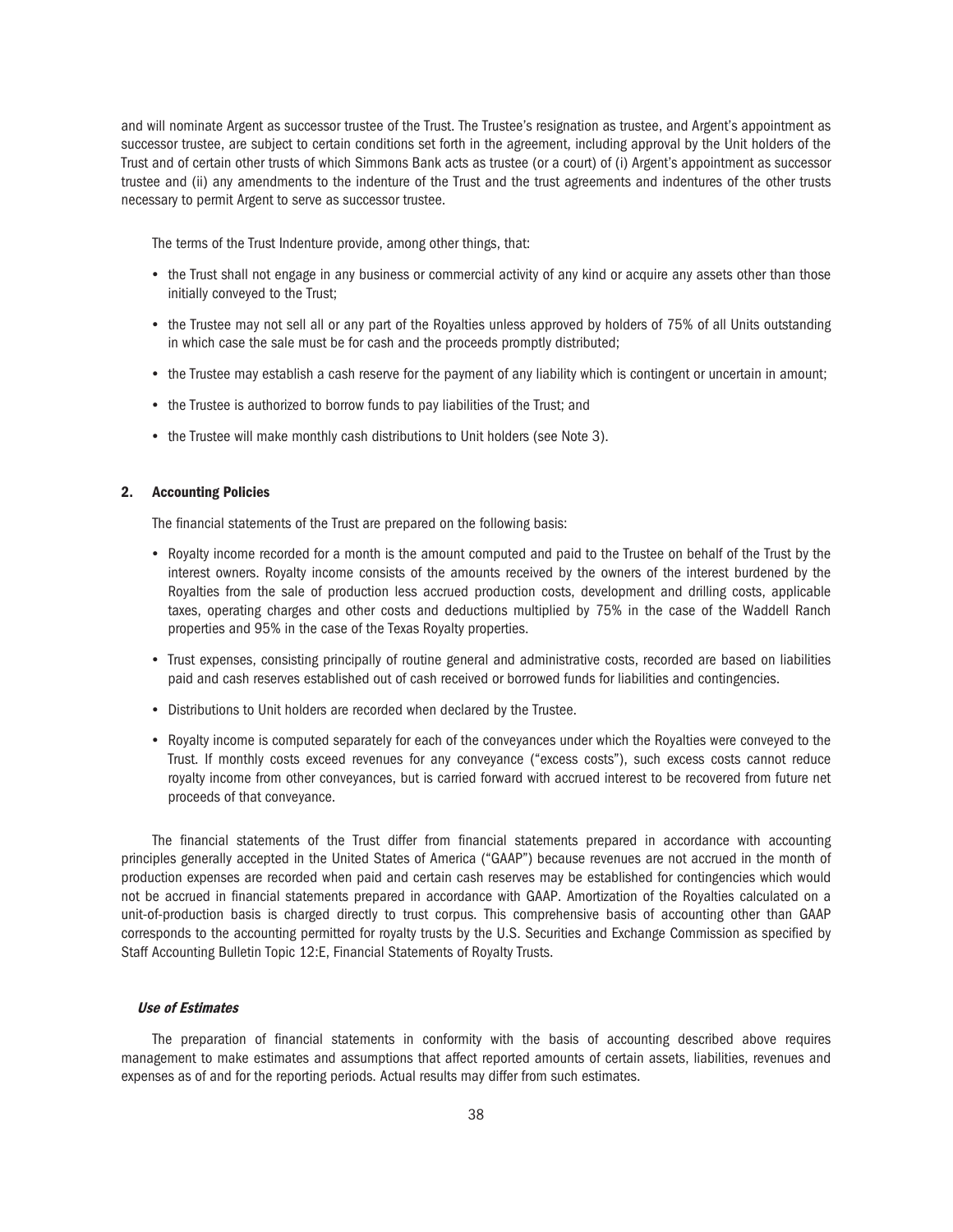## Impairment

The Trustee routinely reviews its royalty interests in oil and gas properties for impairment whenever events or circumstances indicate that the carrying amount of an asset may not be recoverable. If an impairment event occurs and it is determined that the carrying value of the Trust's royalty interests may not be recoverable, an impairment will be recognized as measured by the amount by which the carrying amount of the royalty interests exceeds the fair value of these assets, which would likely be measured by discounting projected cash flows. There was no impairment of the assets as of December 31, 2021.

#### **Contingencies**

Contingencies related to the Underlying Properties that are unfavorably resolved would generally be reflected by the Trust as reductions to future royalty income payments to the Trust with corresponding reductions to cash distributions to Unit holders.

#### Distributable Income Per Unit

Basic distributable income per Unit is computed by dividing distributable income by the weighted average of Units outstanding. Distributable income per Unit assuming dilution is computed by dividing distributable income by the weighted average number of Units and equivalent Units outstanding. The Trust had no equivalent Units outstanding for any period presented. Therefore, basic distributable income per Unit and distributable income per Unit assuming dilution are the same.

#### New Accounting Pronouncements

There are no new pronouncements that are expected to have a significant impact on the Trust's financial statements.

#### 3. Net Overriding Royalty Interests and Distribution to Unit Holders

The amounts to be distributed to Unit holders ("Monthly Distribution Amounts") are determined on a monthly basis. The Monthly Distribution Amount is an amount equal to the sum of cash received by the Trustee during a calendar month attributable to the Royalties, any reduction in cash reserves and any other cash receipts of the Trust, including interest, reduced by the sum of liabilities paid and any increase in cash reserves. If the Monthly Distribution Amount for any monthly period is a negative number, then the distribution will be zero for such month. To the extent the distribution amount is a negative number, that amount will be carried forward and deducted from future monthly distributions until the cumulative distribution calculation becomes a positive number, at which time a distribution will be made. Unit holders of record will be entitled to receive the calculated Monthly Distribution Amount for each month on or before 10 business days after the monthly record date, which is generally the last business day of each calendar month.

The cash received by the Trustee consists of the amounts received by owners of the interest burdened by the Royalties from the sale of production less the sum of applicable taxes, accrued production costs, development and drilling costs, operating charges and other costs and deductions, multiplied by 75% in the case of the Waddell Ranch properties and 95% in the case of the Texas Royalty properties.

The initial carrying value of the Royalties (\$10,975,216) represented Southland Royalty Company's historical net book value at the date of the transfer to the Trust. Accumulated amortization as of December 31, 2021 and 2020 was \$10,622,528 and \$10,592,340, respectively.

#### 4. Federal Income Taxes

For federal income tax purposes, the Trust constitutes a fixed investment trust that is taxed as a grantor trust. A grantor trust is not subject to tax at the trust level. The Unit holders are considered to own the Trust's income and principal as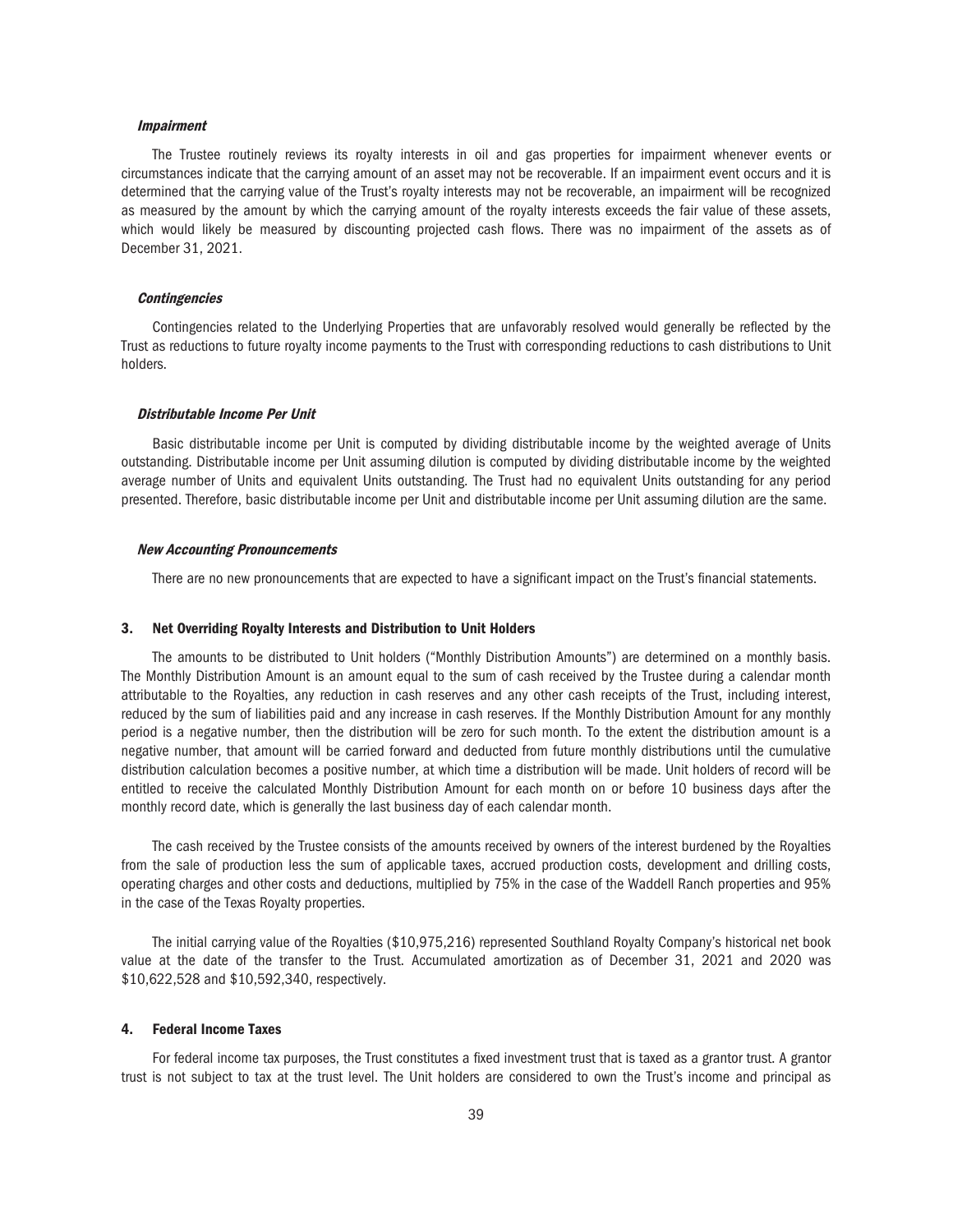though no trust were in existence. The income of the Trust is deemed to have been received or accrued by each Unit holder at the time such income is received or accrued by the Trust and not when distributed by the Trust. The Trust has on file technical advice memoranda confirming the tax treatment described above.

Some Trust Units are held by middlemen, as such term is broadly defined in U.S. Treasury Regulations (and includes custodians, nominees, certain joint owners, and brokers holding an interest for a customer in street name, collectively referred to herein as "middlemen"). Therefore, the Trustee considers the Trust to be a non-mortgage widely held fixed investment trust ("WHFIT") for U.S. federal income tax purposes. Simmons Bank, EIN: 71-0162300, 2911 Turtle Creek Boulevard, Suite 850, Dallas, Texas 75219, telephone number (855) 588-7839, email address trustee@pbt-permian.com, is the representative of the Trust that will provide tax information in accordance with applicable U.S. Treasury Regulations governing the information reporting requirements of the Trust as a WHFIT. Tax information is also posted by the Trustee at www.pbt-permian.com. Notwithstanding the foregoing, the middlemen holding Trust Units on behalf of Unit holders, and not the Trustee of the Trust, are solely responsible for complying with the information reporting requirements under the U.S. Treasury Regulations with respect to such Trust Units, including the issuance of IRS Forms 1099 and certain written tax statements. Unit holders whose Trust Units are held by middlemen should consult with such middlemen regarding the information that will be reported to them by the middlemen with respect to the Trust Units.

Because the Trust is a grantor trust for federal tax purposes, each Unit holder is taxed directly on his proportionate share of income, deductions and credits of the Trust consistent with each such Unit holder's taxable year and method of accounting and without regard to the taxable year or method of accounting employed by the Trust. The income of the Trust consists primarily of a specified share of the proceeds from the sale of oil and gas produced from the Underlying Properties. During 2021, the Trust also earned interest income on funds held for distribution and the cash reserve maintained for the payment of contingent and future obligations of the Trust.

The Trust generally allocates its items of income, gain, loss and deduction between transferors and transferees of the Units each month based upon the ownership of the Units on the monthly record date, instead of on the basis of the date a particular Unit is transferred. It is possible that the IRS could disagree with this allocation method and could assert that income and deductions of the Trust should be determined and allocated on a daily or prorated basis, which could require adjustments to the tax returns of the Unit holders affected by the issue and result in an increase in the administrative expense of the Trust in subsequent periods.

The deductions of the Trust consist of severance taxes and administrative expenses. In addition, each Unit holder is entitled to depletion deductions because the Royalties constitute "economic interests" in oil and gas properties for federal income tax purposes. Each Unit holder is entitled to amortize the cost of the Units through cost depletion over the life of the Royalties or, if greater, through percentage depletion equal to 15 percent of gross income, limited to 100% of the net income from such royalty. Unlike cost depletion, percentage depletion is not limited to a Unit holder's depletable tax basis in the Units. Rather, a Unit holder is entitled to a percentage depletion deduction as long as the applicable Underlying Properties generate gross income. Percentage depletion is allowed on proven properties acquired after October 11, 1990. For Units acquired after such date, Unit holders should compute both percentage depletion and cost depletion from each property and claim the larger amount as a deduction on their income tax returns.

Unit holders must maintain records of their adjusted basis in their Trust Units (generally his cost less prior depletion deductions), make adjustments for depletion deductions to such basis, and use the adjusted basis for the computation of gain or loss on the disposition of the Trust Units.

If a taxpayer disposes of any "Section 1254 property" (certain oil, gas, geothermal or other mineral property), and if the adjusted basis of such property includes adjustments for deductions for depletion under Section 611 of the Internal Revenue Code (the "Code"), the taxpayer generally must recapture the amount deducted for depletion as ordinary income (to the extent of gain realized on such disposition). This depletion recapture rule applies to any disposition of property that was placed in service by the taxpayer after December 31, 1986. Detailed rules set forth in Sections 1.1254-1 through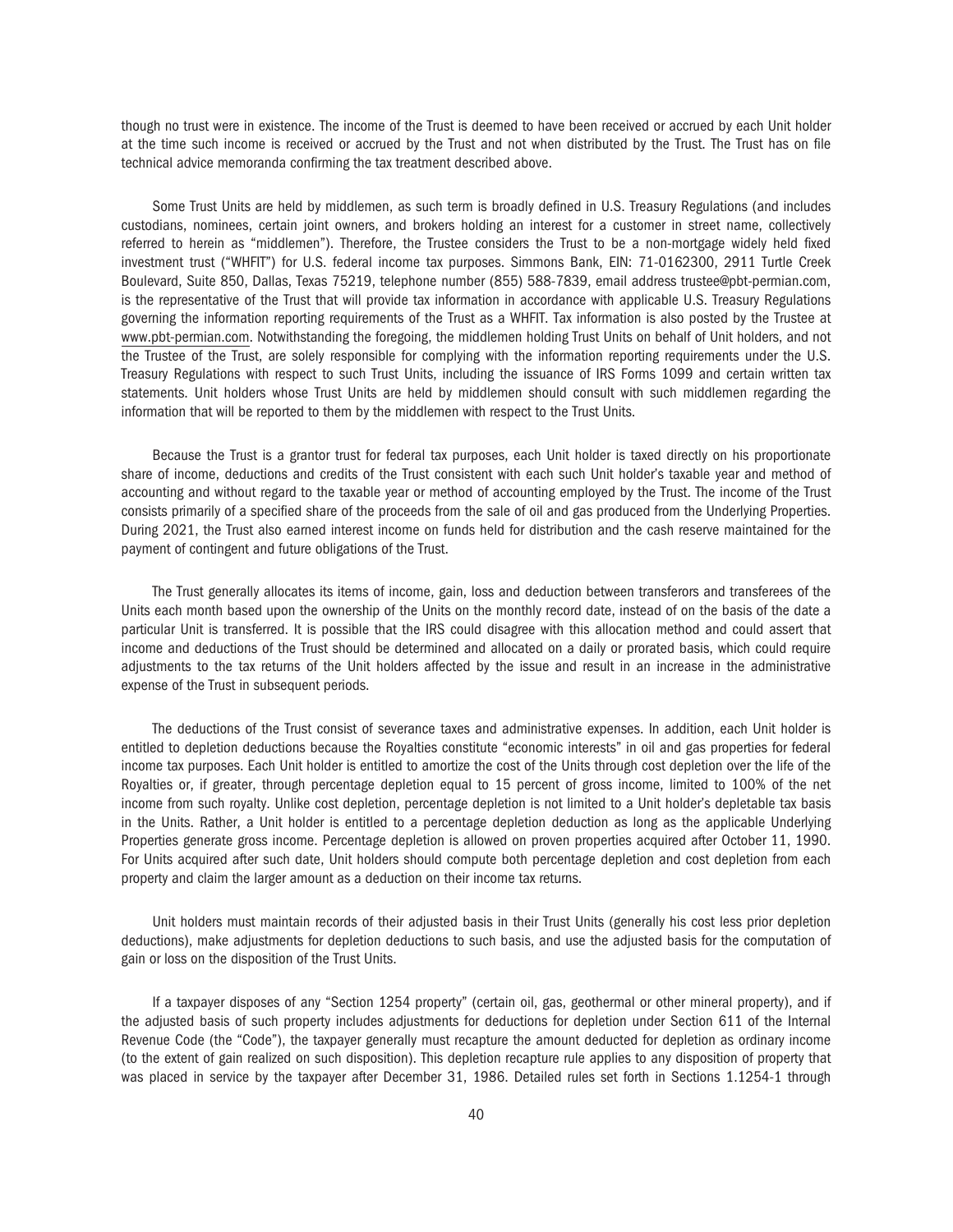1.1254-6 of the U.S. Treasury Regulations govern dispositions of property after March 13, 1995. The Internal Revenue Service likely will take the position that a Unit holder who purchases a Unit subsequent to December 31, 1986 must recapture depletion upon the disposition of that Unit.

Individuals may incur expenses in connection with the acquisition or ownership of Trust Units. For tax years beginning before January 1, 2018 and after December 31, 2025, these expenses may be deductible as "miscellaneous itemized deductions" only to the extent that such expenses exceed 2 percent of the individual's adjusted gross income. As a result of the TCJA, for tax years beginning after December 31, 2018 and before January 1, 2026, miscellaneous itemized deductions are not allowed.

The classification of the Trust's income for purposes of the passive loss rules may be important to a Unit holder. Royalty income generally is treated as portfolio income and does not offset passive losses. Therefore, in general, Unit holders should not consider the taxable income from the Trust to be passive income in determining net passive income or loss. Unit holders should consult their tax advisor for further information.

Unit holders of record will continue to receive an individualized tax information letter for each of the quarters ending March 31, June 30 and September 30, 2021, and for the year ending December 31, 2021. Unit holders owning Units in the name of a nominee may obtain monthly tax information from the Trustee upon request. See discussion above regarding certain reporting requirements imposed upon middlemen under U.S. Treasury Regulations because the Trust is considered a WHIFT for federal income tax purposes.

Under the TCJA, for tax years beginning after December 31, 2018 and before January 1, 2026, the highest marginal U.S. federal income tax rate applicable to ordinary income of individuals is 37%, and the highest marginal U.S. federal income tax rate applicable to long-term capital gains (generally, gains from the sale or exchange of certain investment assets held for more than one year) and qualified dividends of individuals is 20%. Under the TCJA, for such tax years, personal exemptions and miscellaneous itemized deductions are not allowed. For such tax years, the U.S. federal income tax rate applicable to corporations is 21%, and such rate applies to both ordinary income and capital gains.

Section 1411 of the Code imposes a 3.8% Medicare tax on certain investment income earned by individuals, estates, and trusts. For these purposes, investment income generally will include a Unit holder's allocable share of the Trust's interest and royalty income plus the gain recognized from a sale of Trust Units. In the case of an individual, the tax is imposed on the lesser of (i) the individual's net investment income from all investments, or (ii) the amount by which the individual's modified adjusted gross income exceeds specified threshold levels depending on such individual's federal income tax filing status. In the case of an estate or trust, the tax is imposed on the lesser of (i) undistributed net investment income, or (ii) the excess adjusted gross income over the dollar amount at which the highest income tax bracket applicable to an estate or trust begins.

The Tax consequences to a Unit holder of the acquisition, ownership or disposition of Units will depend in part on the Unit holder's tax circumstances. Unit holders should consult their tax advisor regarding the federal tax consequences relating to acquiring, owning or disposing the Units in the Trust.

Pursuant to the Foreign Account Tax Compliance Act (commonly referred to as "FATCA"), distributions from the Trust to "foreign financial institutions" and certain other "non-financial foreign entities" may be subject to U.S. withholding taxes. Specifically, certain "withholdable payments" (including certain royalties, interest and other gains or income from U.S. sources) made to a foreign financial institution or non-financial foreign entity will generally be subject to the withholding tax unless the foreign financial institution or non-financial foreign entity complies with certain information reporting, withholding, identification, certification and related requirements imposed by FATCA. Foreign financial institutions located in jurisdictions that have an intergovernmental agreement with the United States governing FATCA may be subject to different rules.

The Treasury Department issued guidance providing that the FATCA withholding rules described above generally apply to qualifying payments made after June 30, 2014. Foreign Unit holders are encouraged to consult their own tax advisors regarding the possible implications of these withholding provisions on their investment in Trust Units.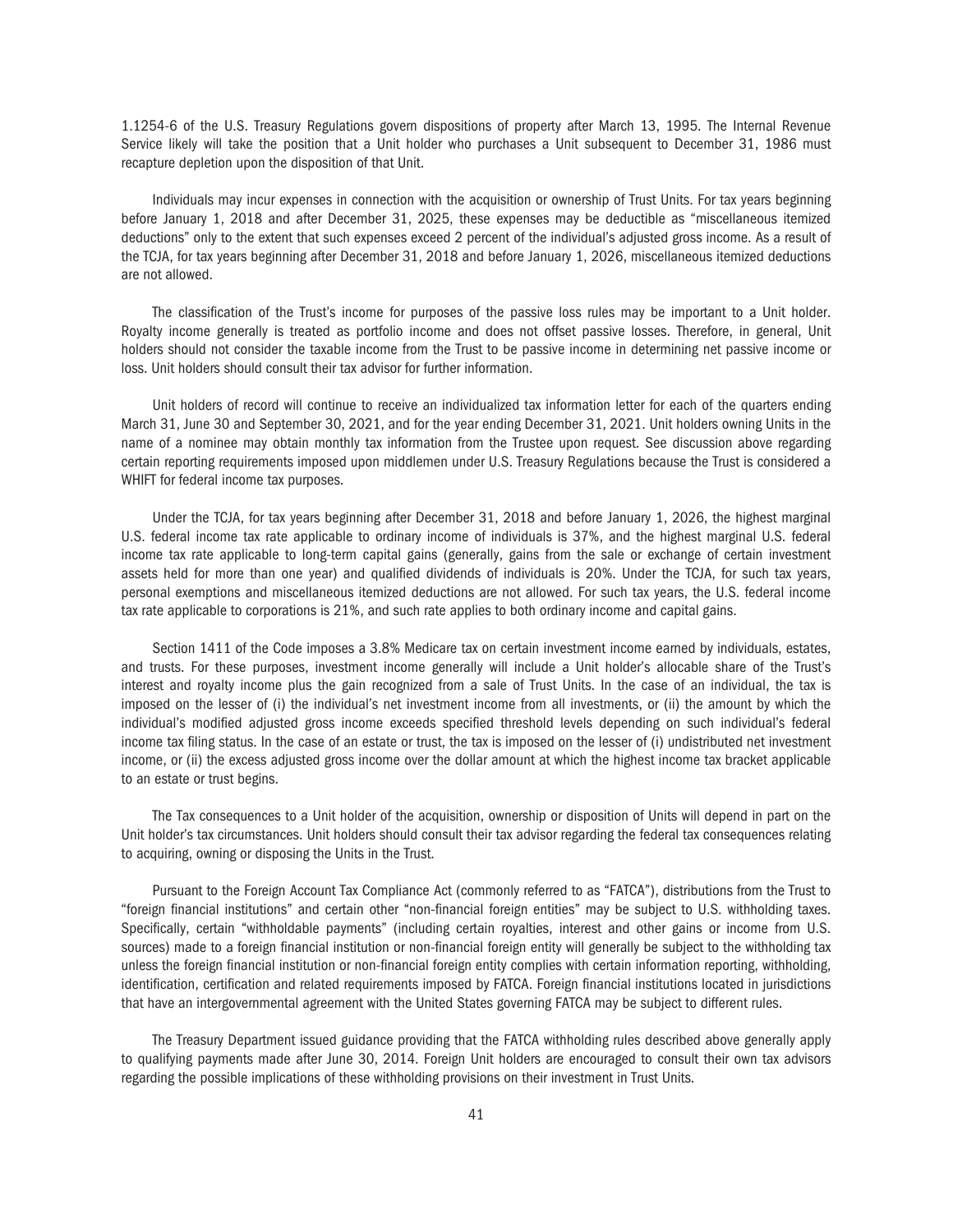# 5. Proved Oil and Gas Reserves (Unaudited)

#### Reserve Quantities

Information regarding estimates of the proved oil and gas reserves attributable to the Trust are based on reports prepared by Cawley, Gillespie & Associates, Inc., independent petroleum engineering consultants. Estimates were prepared in accordance with the guidelines established by the FASB and the Securities and Exchange Commission. Certain information required by this guidance is not presented because that information is not applicable to the Trust due to its passive nature.

Oil and gas reserve quantities (all located in the United States) are estimates based on information available at the time of their preparation. Such estimates are subject to change as additional information becomes available. Reserves actually recovered, and the timing of the production of those reserves, may differ substantially from original estimates. The following schedule presents changes in the Trust's total proved reserves (in thousands):

| <b>Total</b>  |              |
|---------------|--------------|
| Oil<br>(Bbls) | Gas<br>(Mcf) |
| 4.261         | 7.904        |
| 5             | 18           |
| 124           | (1,678)      |
| (361)         | (858)        |
| 4.029         | 5,386        |
| 615           | 1.327        |
| 242           | 1,122        |
| (436)         | (1, 437)     |
| 4.450         | 6.398        |
| 1.309         | 2.123        |
| 1.831         | 6.620        |
| (967)         | (3,877)      |
| 6.623         | 11.264       |

Estimated quantities of proved developed reserves of oil and gas as of the dates indicated were as follows (in thousands):

| Proved Developed Reserves: | <b>Oil</b><br>(Barrels) | Gas<br>(Mcf) |
|----------------------------|-------------------------|--------------|
|                            |                         | 7.904        |
|                            |                         | 5.386        |
|                            |                         |              |
|                            |                         |              |

#### Disclosure of a Standardized Measure of Discounted Future Net Cash Flows

The following is a summary of a standardized measure (in thousands) of discounted future net cash flows related to the total proved oil and gas reserve quantities attributable to the Trust. Information presented is based upon valuation of proved reserves by using discounted cash flows based upon average oil and gas prices (\$66.56 per bbl and \$3.60 per Mcf, respectively) during the 12-month period prior to the fiscal year-end, determined as an unweighted arithmetic average of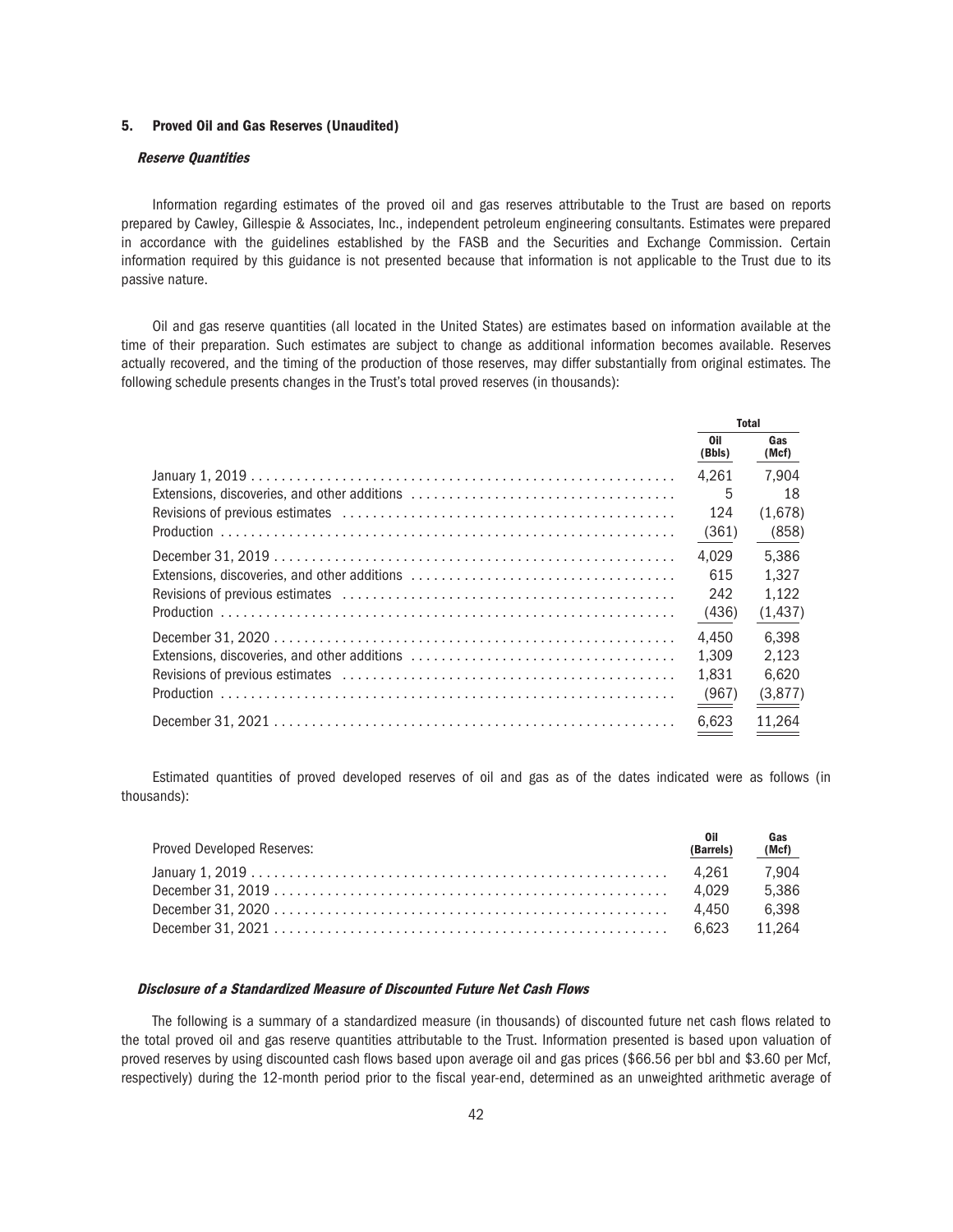the first-day-of-the-month price for each month within such period, unless prices are defined by contractual arrangements, excluding escalations based upon future conditions and severance and ad valorem taxes, if any, and economic conditions, discounted at the required rate of 10 percent. As the Trust is not subject to taxation at the trust level, no provision for income taxes has been made in the following disclosure. Trust prices may differ from posted NYMEX prices due to differences in product quality and property location. The impact of changes in current prices on reserves could vary significantly from year to year. Accordingly, the information presented below should not be viewed as an estimate of the fair market value of the Trust's oil and gas properties nor should it be viewed as indicative of any trends.

| December 31,                                                                                     | 2021                          | 2020 | 2019 |
|--------------------------------------------------------------------------------------------------|-------------------------------|------|------|
| Future net cash inflows $\ldots, \ldots, \ldots, \ldots, \ldots, \ldots, \ldots, \ldots, \ldots$ | \$465.149 \$170.446 \$211.563 |      |      |
|                                                                                                  | (205,293) (90,355) (108,808)  |      |      |
| Standardized measure of discounted future net cash inflows  \$ 259.856 \$ 80.091 \$ 102.755      |                               |      |      |

The change in the standardized measure of discounted future net cash flows for the years ended December 31, 2020, 2019 and 2018 is as follows (in thousands):

|                                                                                                                                     | <b>Total</b> |           |           |
|-------------------------------------------------------------------------------------------------------------------------------------|--------------|-----------|-----------|
|                                                                                                                                     | 2021         | 2020      | 2019      |
|                                                                                                                                     | \$ 80.091    | \$102.755 | \$139.368 |
|                                                                                                                                     | 51.245       | 10.240    | - 16      |
| Accretion of discount $\ldots, \ldots, \ldots, \ldots, \ldots, \ldots, \ldots, \ldots, \ldots$                                      | 8.009        | 10.276    | 13.922    |
|                                                                                                                                     | 132.317      | (31.140)  | (30,063)  |
|                                                                                                                                     | (11,806)     | (12,040)  | (20, 488) |
| December 31 $\dots$ , $\dots$ , $\dots$ , $\dots$ , $\dots$ , $\dots$ , $\dots$ , $\dots$ , $\dots$ , $\dots$ , $\dots$ , $\dots$ , | \$259.856    | \$ 80.091 | \$102.755 |

Subsequent to December 31, 2021, the price of both oil and gas continued to fluctuate, giving rise to a correlating adjustment of the respective standardized measure of discounted future net cash flows. As of March 15, 2022, NYMEX posted oil prices were approximately \$96.44 per barrel, which compared to the posted price of \$66.56 per barrel, used to calculate the worth of future net revenue of the Trust's proved developed reserves, would result in a larger standardized measure of discounted future net cash flows for oil. As of March 15, 2022, NYMEX posted gas prices were \$4.46 per million British thermal units. The use of such price, as compared to the posted price of \$3.65 per million British thermal units, used to calculate the future net revenue of the Trust's proved developed reserves would result in a larger standardized measure of discounted future net cash flows for gas.

### 6. Quarterly Schedule of Distributable Income (Unaudited)

The following is a summary of the unaudited quarterly schedule of distributable income for the two years ended December 31, 2021 (in thousands, except per Unit amounts):

| 2021 | <b>Royalty</b><br><b>Income</b> | <b>Distributable</b><br>Income | <b>Distributable</b><br>Income and<br><b>Distribution</b><br>Per Unit |
|------|---------------------------------|--------------------------------|-----------------------------------------------------------------------|
|      | \$2.124.157                     | \$1.839.730                    | \$.039472                                                             |
|      | 2.941.146                       | 2.658.115                      | .057030                                                               |
|      | 3.344.086                       | 2.984.263                      | .064028                                                               |
|      | 3,396,125                       | 3.239.667                      | .069509                                                               |
|      | \$11,805,514                    | \$10,721,775                   | \$.230042                                                             |